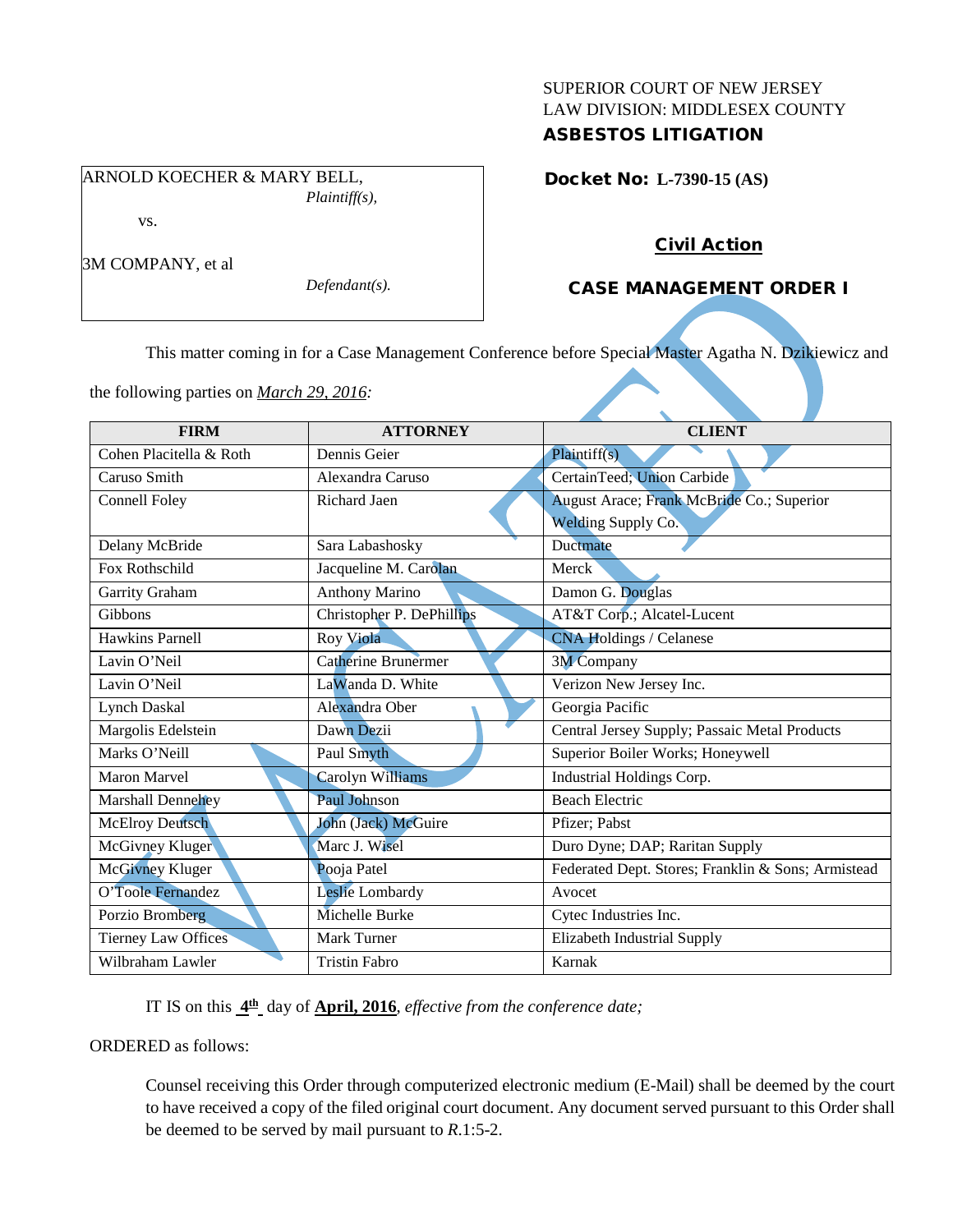Defense counsel shall notify plaintiff's counsel within thirty (30) days of the date of this Order if their client was incorrectly named in the Complaint. Counsel may be barred from raising this defense at a later time for failure to comply.

# **DISCOVERY**

| April 15, 2016 | Defendants shall serve answers to standard interrogatories by this date.                              |
|----------------|-------------------------------------------------------------------------------------------------------|
| April 29, 2016 | Plaintiff shall propound supplemental interrogatories and document requests by this date.             |
| May 31, 2016   | Defendants shall serve answers to supplemental interrogatories and document requests by this<br>date. |
| April 29, 2016 | Defendants shall propound supplemental interrogatories and document requests by this date.            |
| May 31, 2016   | Plaintiff shall serve answers to supplemental interrogatories and document requests by this<br>date.  |

- July 29, 2016 Fact discovery, including depositions, shall be completed by this date. Plaintiff's counsel shall contact the Special Master within one week of this deadline if all fact discovery is not completed.
- August 31, 2016 Depositions of corporate representatives shall be completed by this date.

# **EARLY SETTLEMENT**

September 9, 2016 Settlement demands shall be served on all counsel and the Special Master by this date.

# **SUMMARY JUDGMENT MOTION PRACTICE**

- September 16, 2016 Plaintiff's counsel shall advise, in writing, of intent not to oppose motions by this date.
- September 30, 2016 Summary judgment motions shall be filed no later than this date.
- October 28, 2016 Last return date for summary judgment motions.

# **MEDICAL DEFENSE**

- June 30, 2016 Plaintiff shall serve medical expert reports by this date.
- June 30, 2016 Upon request by defense counsel, plaintiff is to arrange for the transfer of pathology specimens and x-rays, if any, by this date.

November 4, 2016 Defendants shall identify its medical experts and serve medical reports, if any, by this date. **In addition, defendants shall notify plaintiff's counsel (as well as all counsel of record) of a joinder in an expert medical defense by this date.**

# **LIABILITY EXPERT REPORTS**

September 30, 2016 Plaintiff shall identify its liability experts and serve liability expert reports or a certified expert statement by this date or waive any opportunity to rely on liability expert testimony.

\_\_\_\_\_\_\_\_\_\_\_\_\_\_\_\_\_\_\_\_\_\_\_\_\_\_\_\_\_\_\_\_\_\_\_\_\_\_\_\_\_\_\_\_\_\_\_\_\_\_\_\_\_\_\_\_\_\_\_\_\_\_\_\_\_\_\_\_\_\_\_\_\_\_\_\_\_\_\_\_\_\_\_\_\_\_\_\_\_\_\_\_\_\_\_\_\_\_\_\_\_\_\_\_\_\_\_\_\_\_